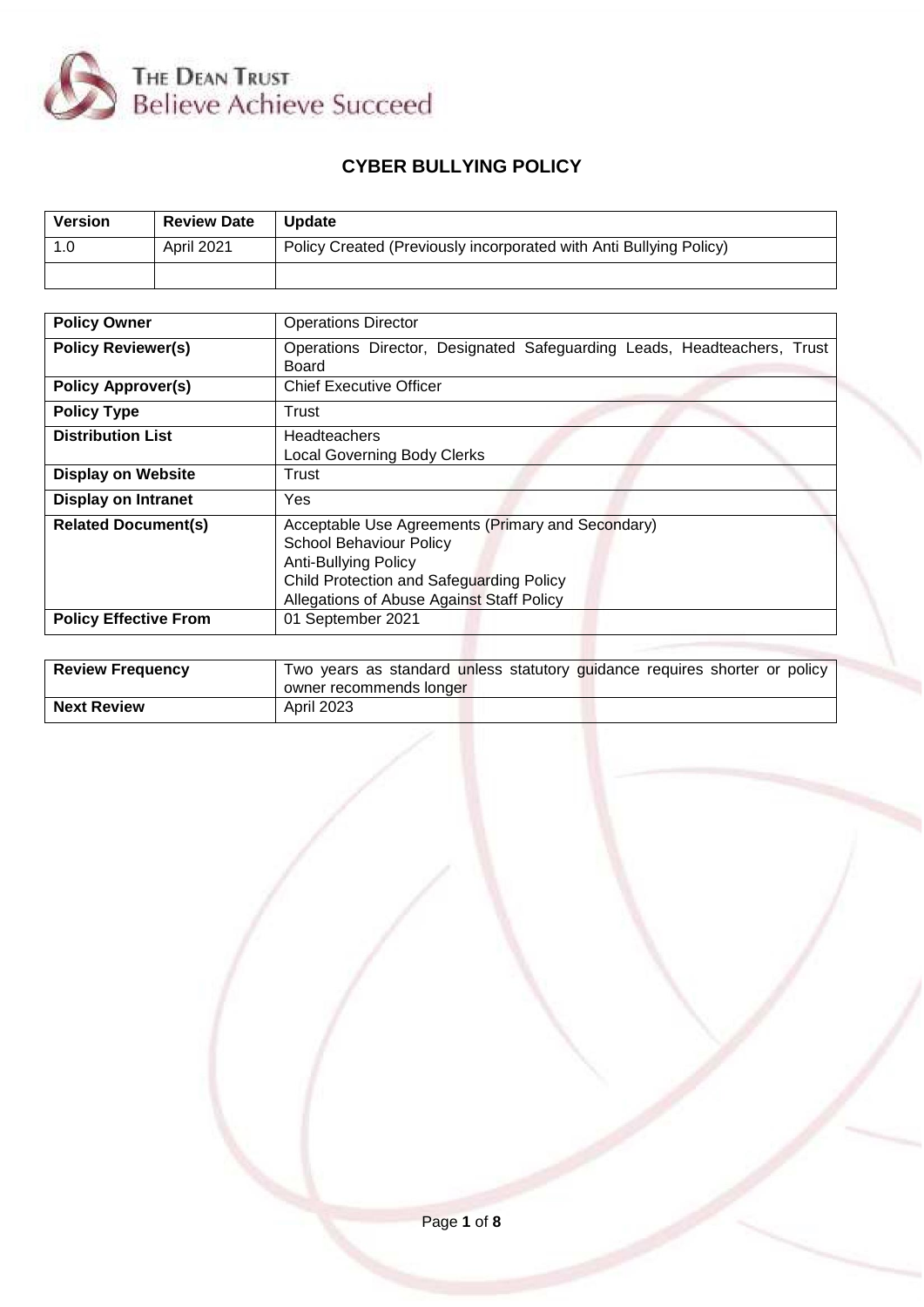

## **Contents:**

[Statement of intent](#page-1-0)

- 1. [Legal framework](#page-1-1)
- 2. [Roles and responsibilities](#page-2-0)
- 3. [What is cyberbullying?](#page-3-0)
- 4. [Legal issues](#page-3-1)
- 5. [Preventing cyberbullying](#page-4-0)
- 6. [Signs of being cyberbullied](#page-4-1)
- 7. [Procedures for dealing with cyberbullying](#page-5-0)
- 8. [Support for the pupil being bullied](#page-6-0)
- 9. [Investigation and legal powers](#page-7-0)
- 10. [Working with the perpetrator](#page-7-1)
- 11. [Monitoring and review](#page-7-2)

## <span id="page-1-0"></span>**Statement of intent**

The Dean Trust understands that everyone in the school community deserves to learn and teach in a supportive and caring environment, without fear of bullying or harassment.

Communication technology plays an increasingly large and important role in the school curriculum. As a result, it is important to acknowledge that, sometimes, new technologies can be used for unpleasant or illegal purposes. We recognise the existence of cyberbullying and the severity of the issue.

The Trust is committed to:

- Educating pupils, staff and parents about cyberbullying and its consequences.
- Providing a productive and healthy learning environment.
- Providing a robust policy in order to prevent and, if necessary, deal with any cyberbullying, should it arise at school or within the school community.
- Developing and improving the policies and procedures around cyberbullying through regular evaluation and review.
- Providing a strong anti-bullying policy and acting upon it wherever bullying arises.

# <span id="page-1-1"></span>**1. Legal framework**

- 1.1. This policy has due regard to all relevant legislation and statutory guidance including, but not limited to, the following:
	- The Equality Act 2010
	- The Safeguarding Vulnerable Groups Act 2006
	- The Education and Inspections Act 2006
	- The Computer Misuse Act 1990, amended by the Police and Justice Act 2006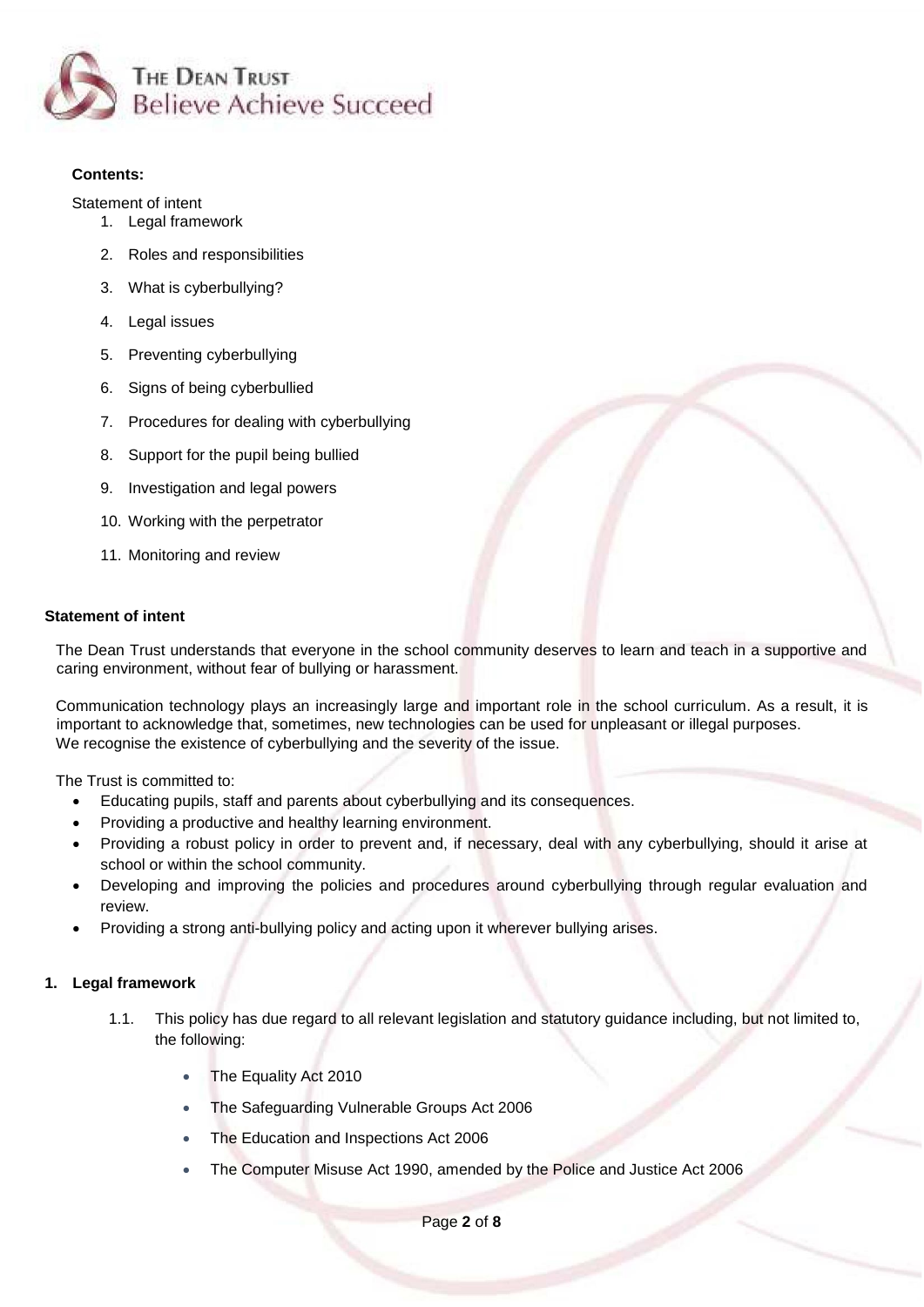

- The Regulation of Investigatory Powers Act 2000
- The Education Act 2002
- The Criminal Justice and Courts Act 2015
- DfE (2017) 'Preventing and tackling bullying'
- DfE (2020) 'Keeping children safe in education'
- DfE (2018) 'Searching, screening and confiscation'
- 1.2. This policy operates in conjunction with the following school policies:
	- **Acceptable Use Agreement**
	- **Anti-Bullying Policy**
	- **Allegations of Abuse Against Staff Policy**
	- **Child Protection and Safeguarding Policy**

## <span id="page-2-0"></span>**2. Roles and responsibilities**

- 2.1. The local governing body is responsible for:
	- The overall implementation and monitoring of this policy.
	- Appointing a safeguarding link governor who will work with the **DSL** to ensure the policies and practices relating to safeguarding, including the prevention of cyberbullying, are being implemented effectively.
- 2.2. The **headteacher** is responsible for:
	- The practices and procedures outlined in this policy and ensuring that their effectiveness is monitored.
	- Ensuring that the school maintains details of agencies and resources that may assist in preventing and addressing cyberbullying.
	- Ensuring all incidents of cyberbullying are reported and dealt with in accordance with the Trust's **Anti-bullying Policy**.
- 2.3. The **DSL** is responsible for:
	- Ensuring all policies that relate to safeguarding, are reviewed and updated regularly.
	- Ensuring all staff are aware that they must report any issues concerning cyberbullying and know how to do so.
	- Providing training to all staff so that they feel confident identifying pupils at risk of being cyberbullied and know how to make referrals when a pupil is at risk.
	- Ensuring that parents are provided access to this policy so that they are fully aware of the school's responsibility to safeguard pupils and their welfare.
	- Ensuring all pupils are taught about cyberbullying and how they should report a concern.
	- Ensuring all staff are aware of their responsibilities by providing clear guidance for staff on the use of technology, both inside and outside of school.
- 2.4. All members of staff are responsible for identifying signs of cyberbullying and staying informed about the technologies that pupils commonly use.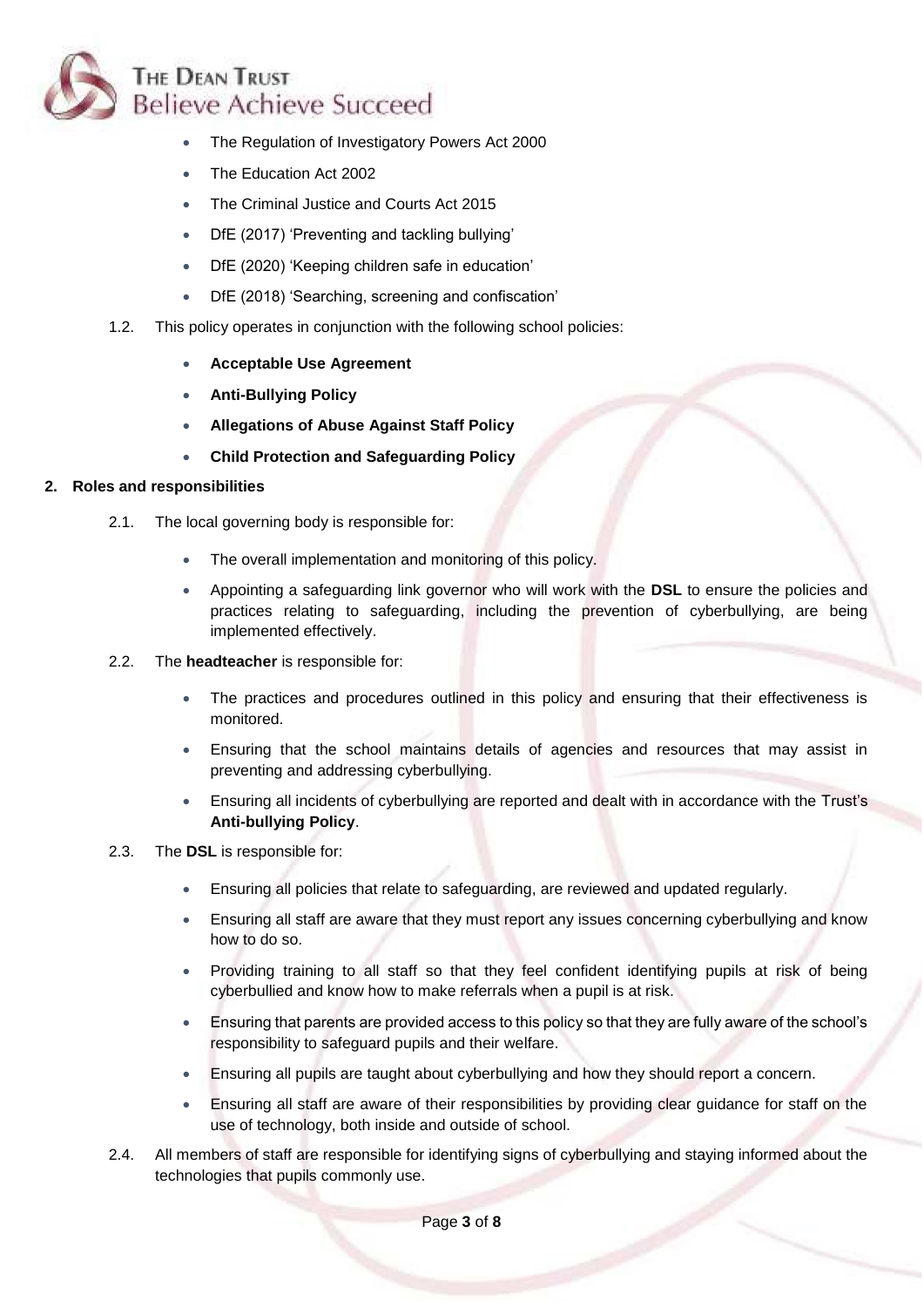

- 2.5. **Teachers** are responsible for ensuring that issues surrounding cyberbullying are explored in the curriculum and pupils are aware of how to respect others.
- 2.6. Pupils, staff and parents are responsible for complying with the school's **Acceptable Use Agreement**. Pupils will be asked to sign the agreement before they are allowed to use computer equipment and the internet in school. Parents will be asked to confirm that they have discussed its contents with their children.

## <span id="page-3-0"></span>**3. What is cyberbullying?**

- 3.1. For the purpose of this policy, "**bullying**" is an act which is based on unequal power relations, real or perceived. It will usually be repeated and be difficult to defend against and is intended to hurt the recipient emotionally and/or physically. It can manifest verbally, in writing or images, and can be done physically, financially (including damage to property) or through social isolation. Verbal bullying is the most common form, especially within schools.
- 3.2. For the purpose of this policy, "**cyberbullying**" includes sending or posting harmful or upsetting text, images or other messages using the internet, mobile phones or other ICT for the purpose of bullying.
- 3.3. Cyberbullying can take many forms and can go even further than face-to-face bullying by invading personal space and home life, and can target more than one person. It can also take place across age groups and target pupils, staff and others, and may take place inside school, within the wider community, at home or when travelling. It can sometimes draw bystanders into being accessories.
- 3.4. Cyberbullying can include the following:
	- Threatening, intimidating or upsetting text messages
	- Threatening or embarrassing pictures and video clips sent via mobile phone cameras
	- Disclosure of private sexual photographs or videos with the intent to cause distress
	- Silent or abusive phone calls or using the victim's phone to harass others, to make them think the victim is responsible
	- Threatening or bullying emails, possibly sent using a pseudonym or someone else's name
	- Menacing or upsetting responses to someone in a chatroom
	- Unpleasant messages sent via instant messaging
	- Unpleasant or defamatory information posted to blogs, personal websites and social networking sites, e.g. Facebook

NB. The above list is not exhaustive, and cyberbullying may take other forms.

- 3.5. All cases of cyberbullying are considered to be as serious as any other form of bullying.
- 3.6. Cyberbullying issues are dealt with in an appropriate manner dependent on the severity and frequency of the issue, in accordance with the Trust's **Anti-bullying Policy.**

## <span id="page-3-1"></span>**4. Legal issues**

- 4.1. Cyberbullying is generally criminal in character.
- 4.2. It is unlawful to disseminate defamatory information in any media, including via websites.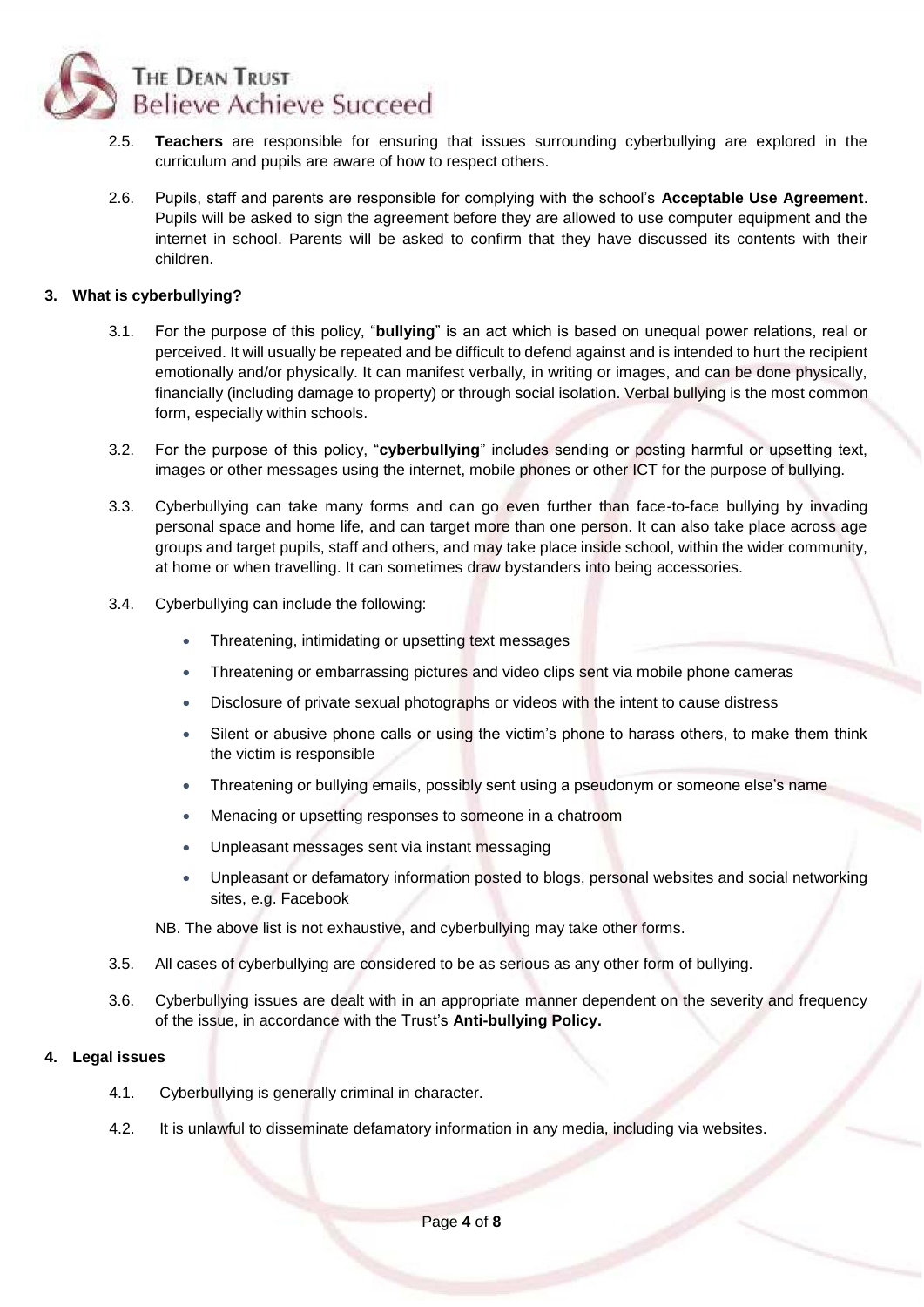

- 4.3. Section 127 of the Communications Act 2003 makes it an offence to send, by public means of a public electronic communications network, a message or other matter that is grossly offensive, or one of an indecent, obscene or menacing character.
- 4.4. In addition, the Protection from Harassment Act 1997 makes it an offence to knowingly pursue any course of conduct amounting to harassment.
- 4.5. At the school, cyberbullying is considered as serious as any other form of bullying. Cyberbullying issues are dealt with in an appropriate manner dependent on the severity and frequency of the issue and the age of the pupil.

#### <span id="page-4-0"></span>**5. Preventing cyberbullying**

- 5.1. The school recognises that both staff and pupils may experience cyberbullying and will commit to preventing any instances that may occur by creating a learning and teaching environment which is free from harassment and bullying.
- 5.2. Staff, pupils and parents will be regularly educated about cyberbullying and the importance of staying safe online.
- 5.3. Teachers will discuss cyberbullying as part of the curriculum, and diversity, difference and respect for others will be promoted and celebrated through various lessons.
- 5.4. Pupils will be educated about the importance of reporting instances of cyberbullying and will be fully informed of who they should report any concerns to.
- 5.5. The school will provide opportunities to extend friendship groups, and interactive skills will be provided through participation in special events, e.g. drama productions, sporting activities, etc.
- 5.6. Staff will be regularly educated about the signs of cyberbullying in order to promote early identification and intervention.
- 5.7. It is made clear in staff meetings and the staff handbook that members of staff should not have contact with current pupils on social networking sites (specifically, not befriending pupils on Facebook). In addition, staff are discouraged from having past pupils as friends.
- 5.8. The delivery of PSHE is important and will include discussing keeping personal information safe and the appropriate use of the internet. In addition, pupils will be educated about e-safety through projects in other subjects, such as computing.
- 5.9. Outside the curriculum, pupils will receive regular pastoral sessions about e-safety and cyberbullying through assemblies, conferences and Anti-Bullying Week.
- 5.10. Pupils will have a voice through the student council to ensure they are fully engaged and involved in evaluating and improving policy and procedures.

## <span id="page-4-1"></span>**6. Signs of being cyberbullied**

- 6.1. All members of staff will receive training on the signs of cyberbullying, in order to identify pupils who may be experiencing issues and intervene effectively. Training will take place at least annually or when there requires a more immediate response to a local or national threat that increase the risk to pupil safety.
- 6.2. Staff will be alert to the following signs that may indicate a pupil is being cyberbullied:
	- Becoming withdrawn or shy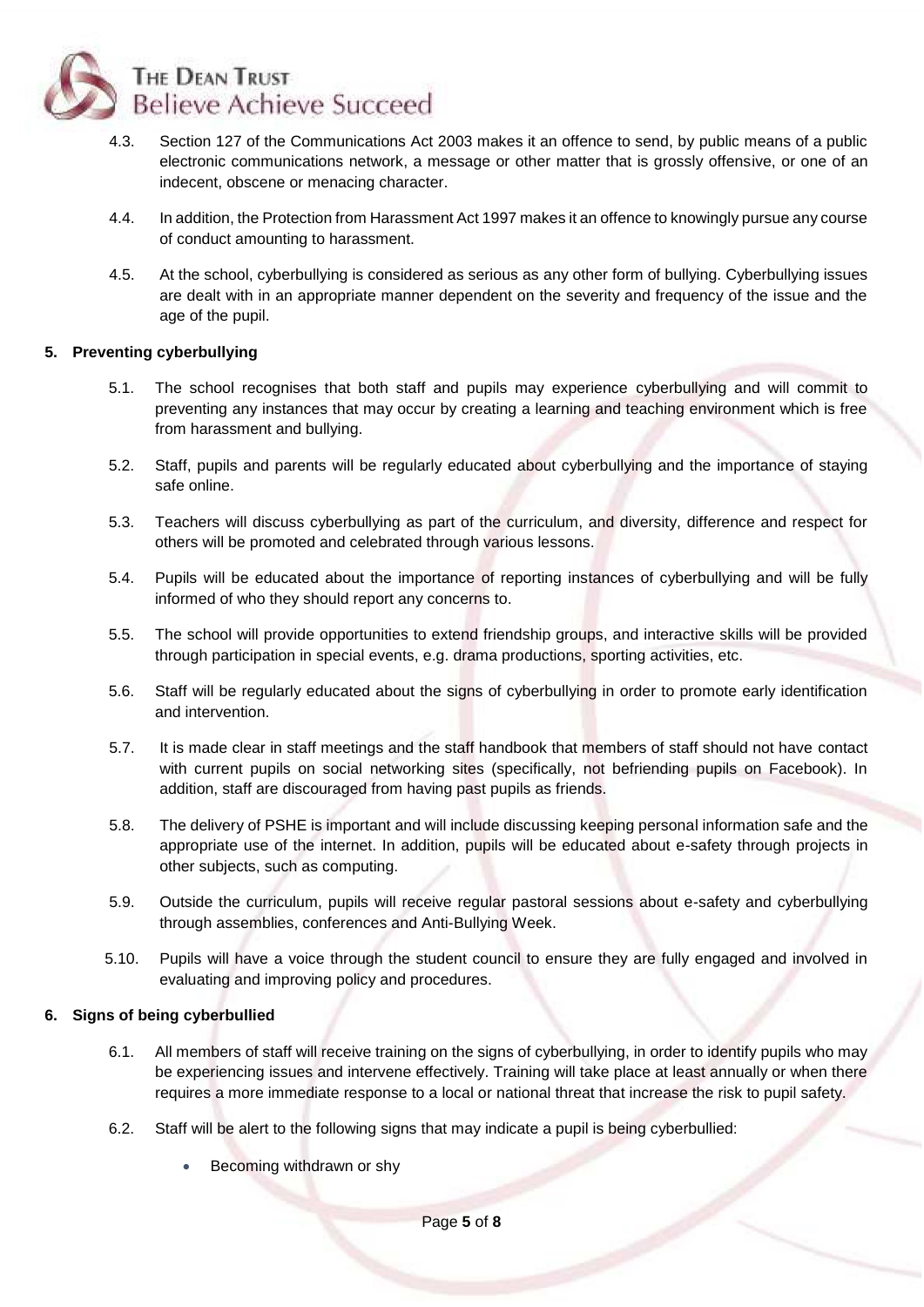

- Showing signs of depression
- Becoming extremely moody or agitated
- Becoming anxious or overly stressed
- Displaying signs of aggressive behaviour
- Avoiding use of the computer
- Changing eating and/or sleeping habits
- Avoiding participating in activities they once enjoyed
- Engaging in self-harm, or threatening/attempting suicide
- Changing their group of friends suddenly
- 6.3. Staff will also be alert to the following signs which may indicate that a pupil is cyberbullying others:
	- Avoiding using the computer or turning off the screen when someone is near
	- Appearing nervous when using the computer or mobile phone
	- Acting in a secretive manner when using the computer or mobile phone
	- Spending excessive amounts of time on the computer or mobile phone
	- Becoming upset or angry when the computer or mobile phone is taken away
- 6.4. Parents will be provided with information in order to educate them on the signs and symptoms of cyberbullying and will be advised to report to the **Pastoral Support Manager** if their child displays any of the signs outlined in 6.2 and 6.3 of this policy.

#### <span id="page-5-0"></span>**7. Procedures for dealing with cyberbullying**

- 7.1. All issues of cyberbullying should be reported according to the procedures outlined in the **Anti-bullying Policy**
- 7.2. If staff are concerned that a pupil might be at risk of cyberbullying, they will report this to the **DSL** as soon as possible.
- 7.3. All pupils will be informed that they can disclose cyberbullying concerns about themselves or others to any member of staff. Staff will not promise confidentiality and will inform the **DSL** of the disclosure as soon as possible.
- 7.4. Responses to cyberbullying incidents, including the necessary sanctions, will be dealt with in accordance with the school's **Anti-bullying Policy**.
- 7.5. A cyberbullying incident might include features different to other forms of bullying, prompting a particular response. Significant differences may include the following:
	- **Impact**: possible extensive scale and scope
	- **Location**: the anytime and anywhere nature of cyberbullying
	- **Anonymity**: the person being bullied might not know who the perpetrator is
	- **Motivation:** the perpetrator might not realise that their actions are bullying
	- **Evidence:** the subject of the bullying may have evidence of what has happened

Page **6** of **8**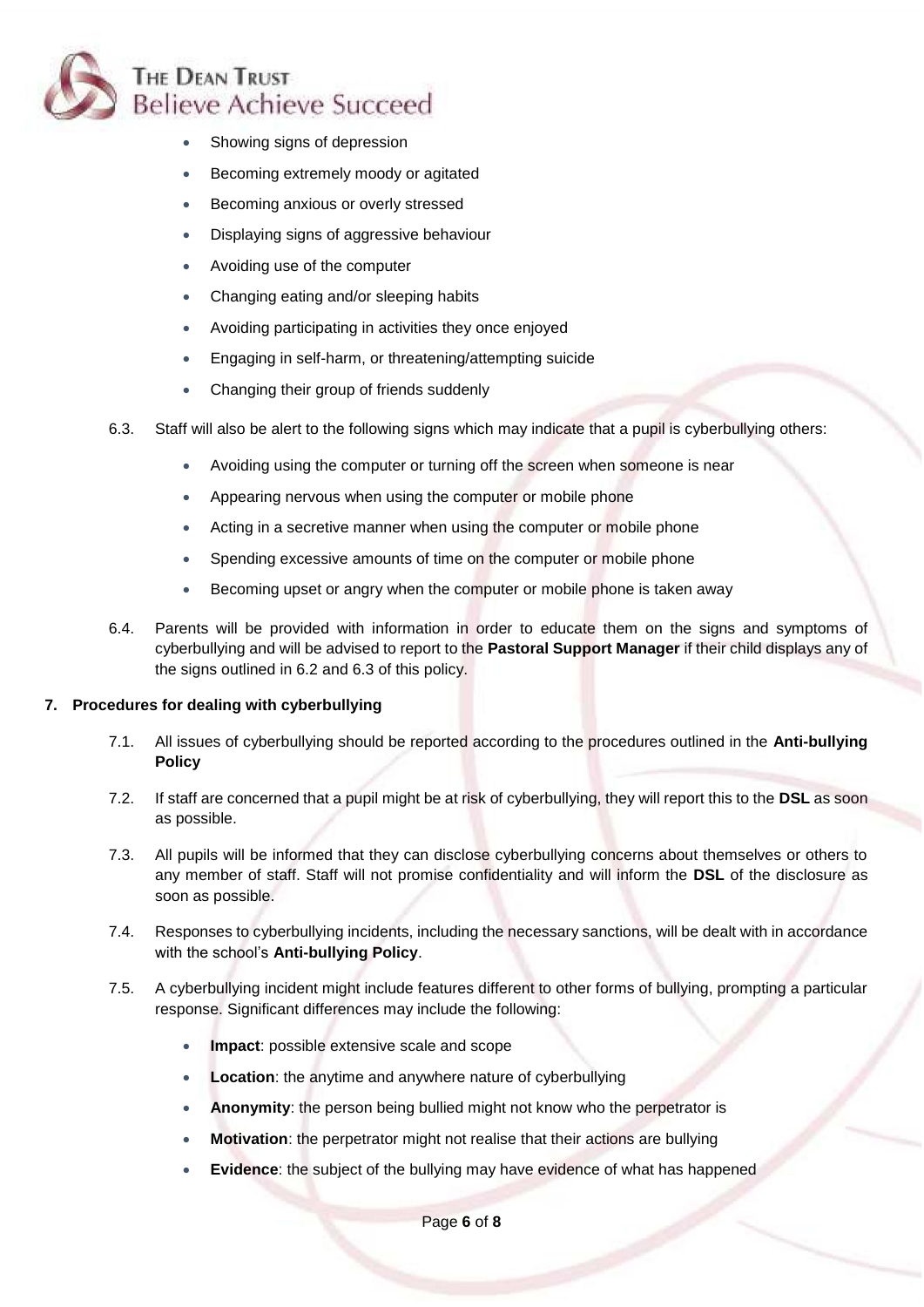

- 7.6. Any cyberbullying incidents that involve members of staff will be dealt with in accordance with the relevant staff grievance or disciplinary policies.
- 7.7. Staff are required to report any concerns to the **SLT Behaviour Lead**, who will investigate the matter and will initiate an appropriate response.
- 7.8. All incidents of cyberbullying, including any concerns, will be recorded and securely held by the **SLT Behaviour Lead**.
- 7.9. The **SLT Behaviour Lead** will arrange a discussion with the victimised pupil in order to gain knowledge about the situation, and will use this to inform a discussion with the pupil who has been accused of cyberbullying.
- 7.10. The **SLT Behaviour Lead** will discuss the incident with any witnesses and will gain evidence of the cyberbullying incident; this may involve text messages, emails, photos, etc., provided by the victim.
- 7.11. **[Primary schools]** The school understands that pupils at primary level, and particularly younger children, may not be aware of their actions and, as such, may not mean to intentionally cyberbully another pupil.
- 7.12. The **SLT Behaviour Lead** will take into account the nature of the cyberbullying incident and the way in which it has been conducted, including if it is evident that it was intentional or if the pupil's age and knowledge of cyberbullying is a contributing factor to the incident, when deciding on the appropriate sanction.
- 7.13. If necessary, the **SLT Behaviour Lead** may decide to involve the police in an appropriate response to the cyberbullying incident.
- 7.14. If necessary, the **SLT Behaviour Lead** will liaise with the member of the senior leadership team with delegated responsibility for managing e-safety within the school when issuing an appropriate sanction, such as by removing internet access, monitoring the pupil's internet use, etc

## <span id="page-6-0"></span>**8. Support for the pupil being bullied**

- 8.1. The **SLT Behaviour Lead** will discuss the support available with the victim and, therefore, their feelings and requests are paramount to the support provided.
- 8.2. The support available includes:
	- Emotional support and reassurance from the Pastoral Support Team.
	- Reassurance that it was right to report the incident and that appropriate action will be taken.
	- Liaison with the pupil's parents to ensure a continuous dialogue of support.
	- Advice not to retaliate or reply, but to keep the evidence and show or give it to their parent or a member of staff.
	- Advice on other aspects of e-safety procedures to prevent re-occurrence.
	- Discussion with the pupil's parents to evaluate their online habits.
	- Age-appropriate advice on how the perpetrator might be blocked online.
	- Actions, where possible and appropriate, to have offending material removed.
	- Discussion with the pupil's parents on whether police action is required (except in serious cases of child exploitation where the police may be contacted without discussion with parents).